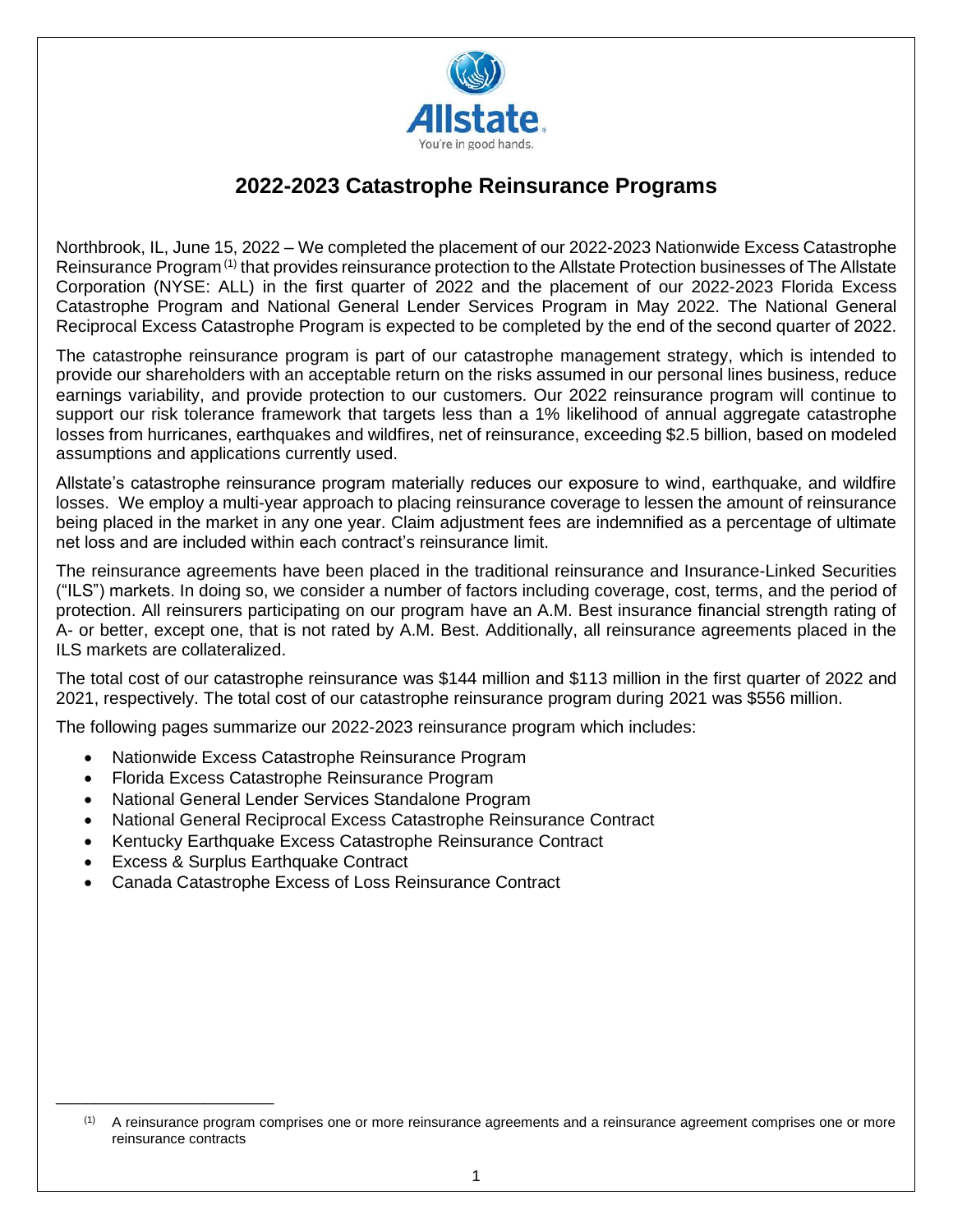### **Nationwide Excess Catastrophe Reinsurance Program**

The Nationwide Excess Catastrophe Reinsurance Program (the "Nationwide Program") provides coverage up to \$6.614 billion of loss less a \$500 million retention and is subject to the percentage of reinsurance placed in each of its agreements. The agreements comprising the Nationwide Program are described below.



## *Per Occurrence and Aggregate Excess Agreements*

The Nationwide Program includes occurrence coverage in contracts from both the traditional reinsurance and ILS markets, while annual aggregate protection is included in four contracts supported by the ILS market. The agreements provide multi-line catastrophe coverage in every state except Florida, where coverage is only provided for personal lines automobile.

The Nationwide Program includes multi-year agreements providing coverage up to \$3.750 billion in excess of a \$500 million retention, where 1/3 of the capacity is placed in any one year. The Program also provides reinsurance capacity above \$4.250 billion through a combination of contracts placed with traditional market reinsurers and catastrophe bonds issued in the ILS market by Sanders Re.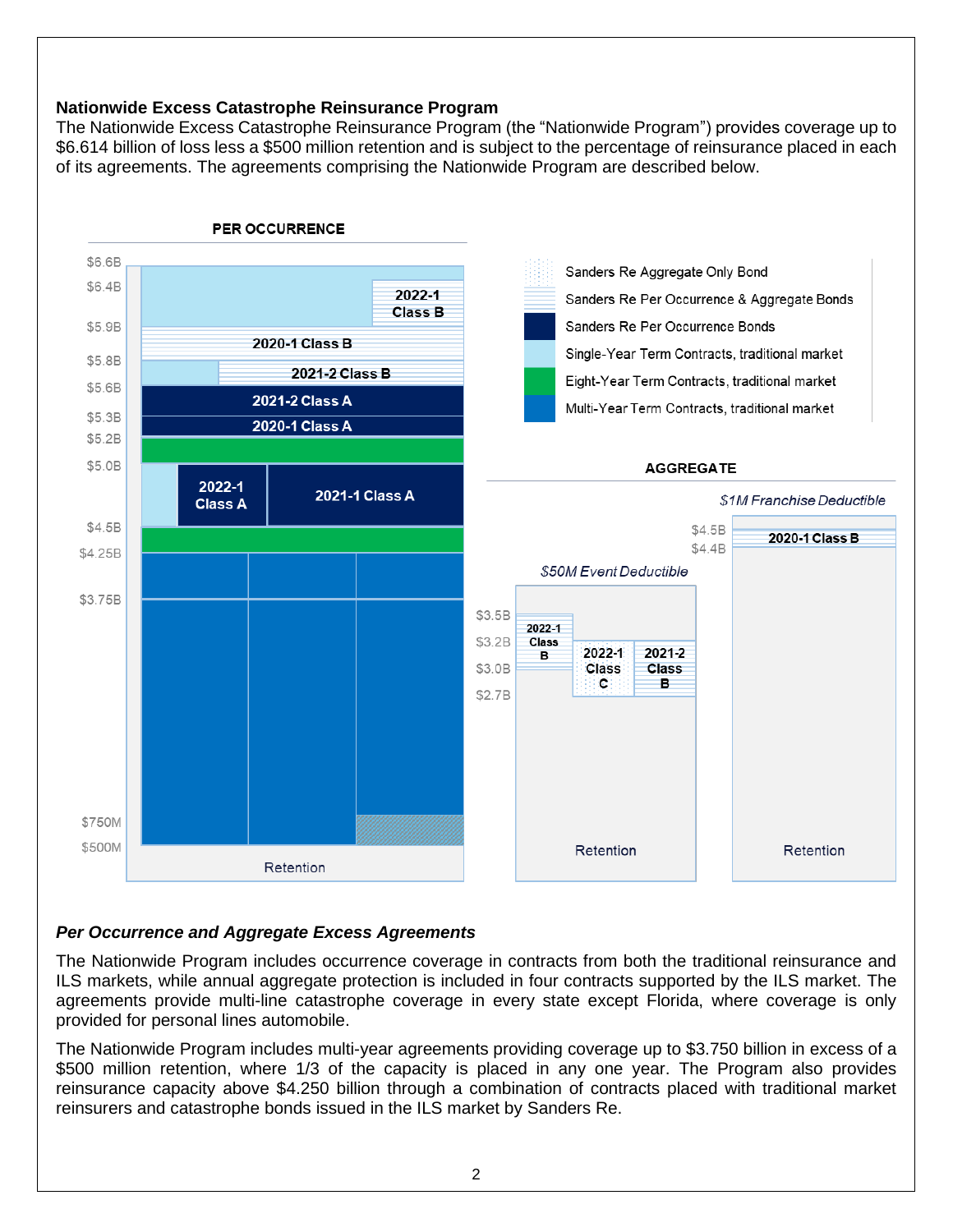# *Traditional Reinsurance Market Multi-Year Per Occurrence Excess Agreements*

The multi-year *Per Occurrence Excess Agreements* placed in the traditional reinsurance market in 2022 consist of four contracts providing coverage up to \$3.750 billion in excess of a \$500 million retention and exhausting at \$4.250 billion per loss occurrence and two eight-year term contracts providing coverage in excess of a \$4.250 billion retention.

### *\$3.750 billion in excess of a \$500 million retention contracts*

- Reinsure personal lines property and automobile losses arising out of multiple perils including, but not limited to, hurricane, windstorm, hail, tornado, earthquake, fires following earthquakes and wildfires in all states, excluding personal lines property in the state of Florida
- Include coverage for commercial lines property and automobile (physical damage only) in all states, excluding commercial lines property in the state of Florida
- Consist of multi-year contracts, each providing one-third of 95% of the total limit
	- − Existing contracts effective June 1, 2020 consist of four layers and expires May 31, 2023
	- − Existing contracts effective June 1, 2021 consist of four layers and expires May 31, 2024
- New contracts effective June 1, 2022 consist of four layers and are structured with a first event retention of \$750 million and subsequent event retention of \$500 million
	- − Three layers expiring May 31, 2025
	- − One layer consisting of multi-year contracts effective June 1, 2022 and expiring May 31, 2023, May 31, 2024 and May 31, 2025
- Includes one reinstatement of limits per year, with premium required
- Reinsurance premiums are subject to adjustment for exposure changes on an annual basis

## *Eight-Year Term Contracts*

- Contain comparable contract terms and conditions as the \$3.750 billion in excess of a \$500 million retention contracts
- Provide a \$210 million limit in excess of a minimum \$4.250 billion retention and a \$138 million limit in excess of a minimum \$5.039 billion retention, are 95% placed and expire March 31, 2029
- Contain a variable reset option, which the ceding entities may elect to invoke at each anniversary, and which allows for the annual adjustment of each contract's attachment and exhaustion levels within specified limits
- Contain one reinstatement of limits over its eight-year term with premium required. Reinsurance premiums are subject to adjustment for exposure changes on an annual basis

#### *Sanders Re Catastrophe Bonds Agreements*

#### The *Sanders Re Per Occurrence Excess Catastrophe Reinsurance Contracts*

- Reinsures excess catastrophe losses caused by named storms, earthquakes and fire following earthquakes, severe weather, wildfires, and other naturally occurring or man-made events declared to be a catastrophe by Allstate
- Reinsure personal lines property and automobile excess catastrophe losses in 49 states and the District of Columbia, excluding the state of Florida
- Reinsure business located in the covered territory and arising out of covered events
- Contain a variable reset option, which the ceding entities may invoke for risk periods subsequent to the first risk period and which allows for the annual adjustment of the contract's attachment and exhaustion levels within specified limits
- Contracts do not include a reinstatement of limits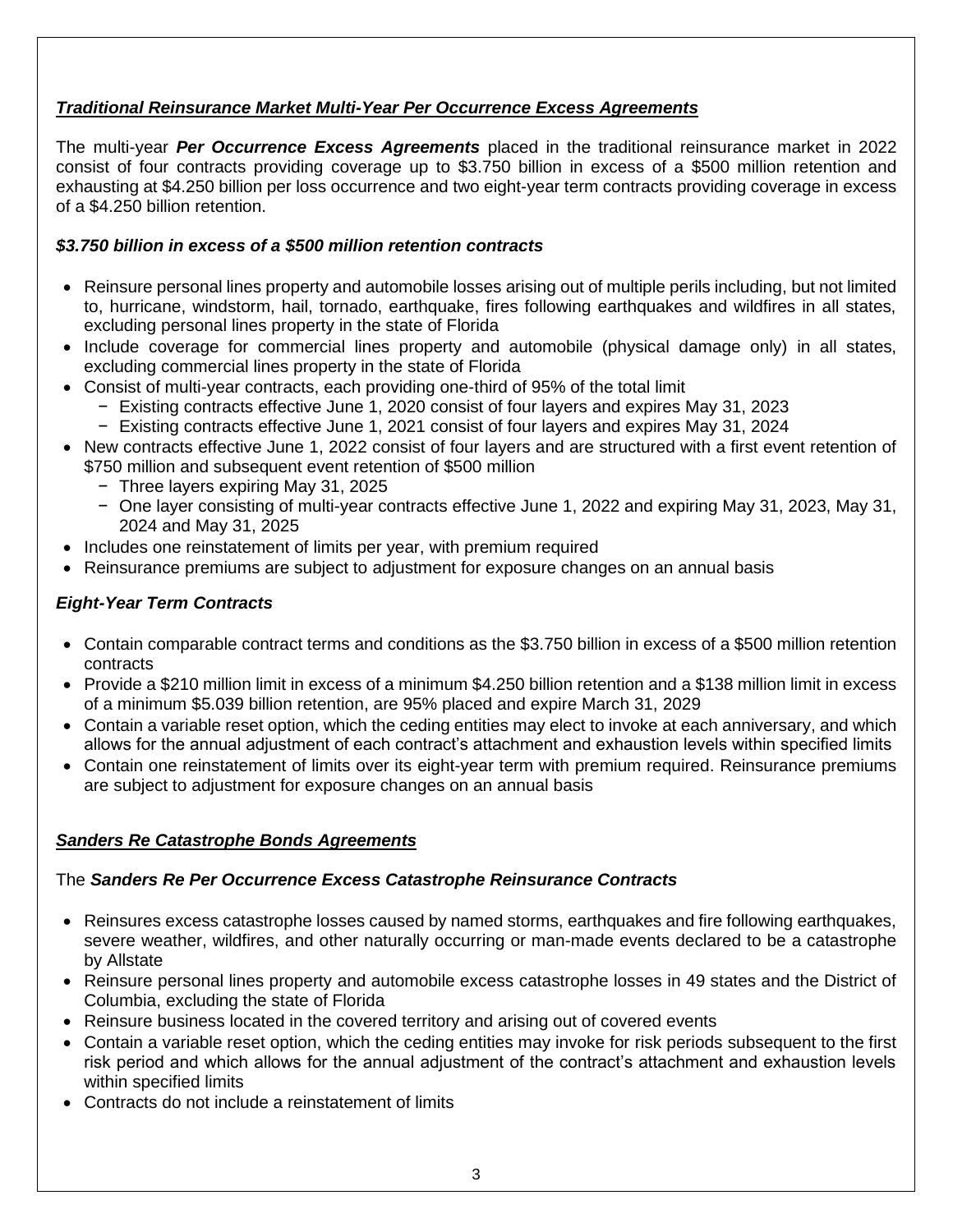### The *Sanders Re Per Occurrence & Aggregate Excess Catastrophe Reinsurance Contracts and Sanders Re Aggregate Excess Catastrophe Reinsurance Contract*

- Contain comparable contract terms and conditions as the Sanders Re Per Occurrence Excess Catastrophe Reinsurance Contracts
- For each annual period beginning April 1, Allstate declared catastrophes occurring during such annual period can be aggregated to erode the aggregate retention and qualify for coverage under the aggregate limit
- Reinsurance recoveries from the Nationwide Per Occurrence Excess Contract inure to the benefit of the annual aggregate layer
- Reinsurance recoveries collected under the per occurrence limit of each contract are not eligible for cession under the annual aggregate limit of that contract
- Reinsurance recoveries for all loss occurrences and annual aggregate losses qualifying for coverage during each contract's four-year risk period are limited to our ultimate net loss from covered events and subject to the contract's limit

# *2022-1 Excess Catastrophe Reinsurance Contract*

- Placed with Sanders Re III Ltd. which obtained funding from the ILS market to collateralize the contract's limit
- Risk period began April 1, 2022, and terminates on March 31, 2026
- Consists of three tranches
	- − *Class A (Per Occurrence)* provides a \$200 million limit in excess of a minimum \$3.750 billion retention. While inuring layers are fully intact, the contract would begin to pay subject losses in excess of \$4.460 billion
	- − *Class B (Per Occurrence & Aggregate)* provides one limit of \$175 million for catastrophe loss events in excess of a \$50 million event deductible, during its four-year term which can be used on a per occurrence or an annual aggregate basis
		- For a qualifying loss occurrence, the contract provides \$175 million in reinsurance limits in excess of a minimum \$3.750 billion retention*.* While inuring layers are fully intact, the contract would begin to pay subject losses in excess of \$5.940 billion
		- Provides an annual aggregate limit of \$175 million between a \$3.000 billion to \$3.500 billion layer subject to an annual retention of \$3.000 billion
	- − *Class C (Aggregate)* provides one limit of \$175 million of placed limit for catastrophe loss events in excess of a \$50 million event deductible

## *2021-2 Excess Catastrophe Reinsurance Contracts*

- Placed with Sanders Re II Ltd. which obtained funding from the ILS market to collateralize the contract's limit
- Risk period began December 1, 2021, and terminates on March 31, 2025
- Consist of two tranches
	- − *Class A (Per Occurrence)* provides a \$250 million limit in excess of a minimum \$3.750 billion retention. While inuring layers are fully intact, the contract would begin to pay subject losses in excess of \$5.335 billion
	- − *Class B (Per Occurrence & Aggregate)* provides one limit of \$150 million for catastrophe loss events in excess of a \$50 million event deductible, during its four-year term which can be used on a per occurrence or an annual aggregate basis
		- For a qualifying loss occurrence, the contract provides \$150 million in reinsurance limits in excess of a minimum \$3.750 billion retention. While inuring layers are fully intact, the contract would begin to pay subject losses in excess of \$5.598 billion
		- Provides an annual aggregate limit of \$150 million between a \$2.705 billion to \$3.205 billion layer subject to an annual retention of \$2.705 billion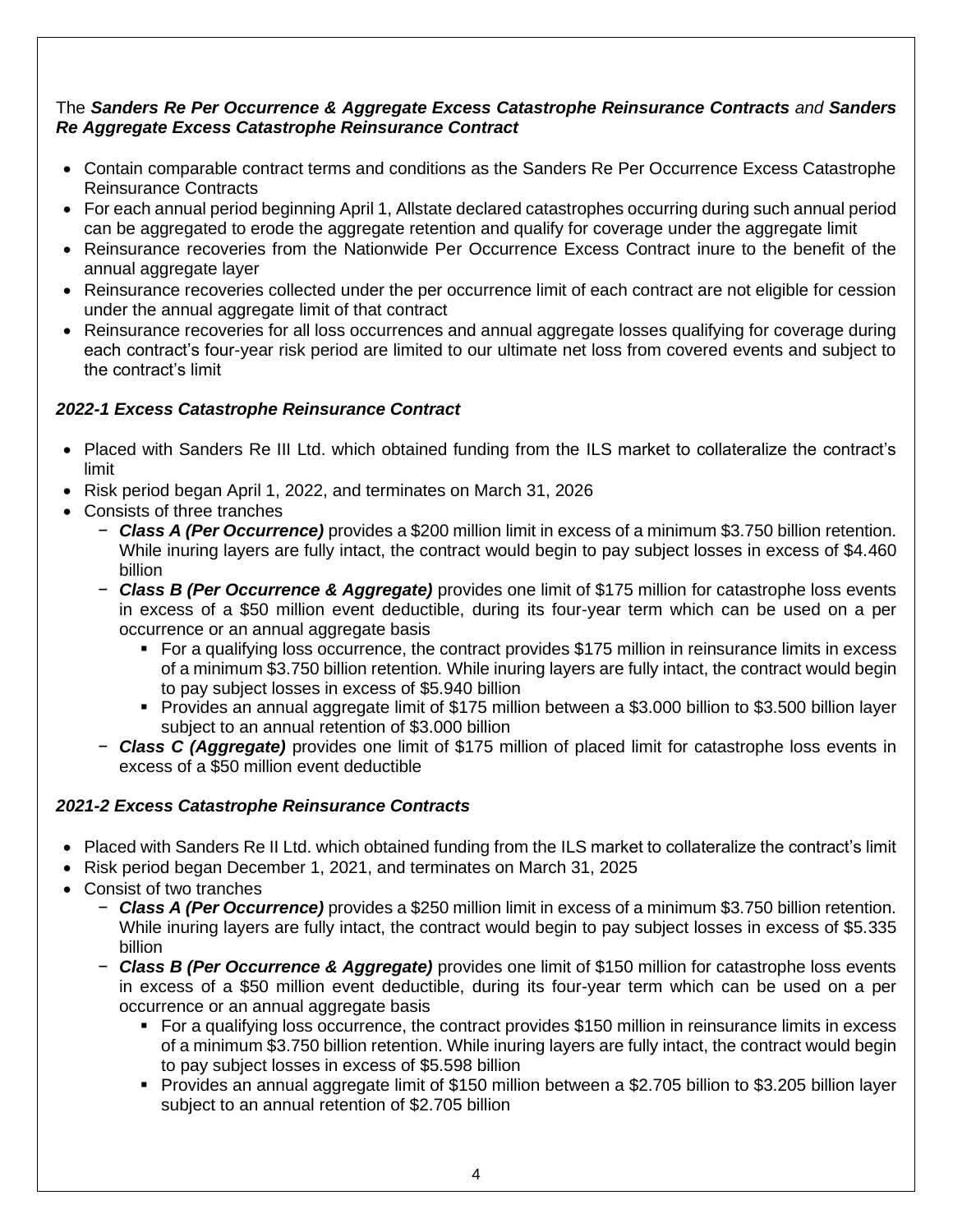## *2021-1 Excess Catastrophe Reinsurance Contract*

- Placed with Sanders Re II Ltd. which obtained funding from the ILS market to collateralize the contract's limit
- Risk period began June 1, 2021, and terminates on March 31, 2025
- Provides a \$250 million per occurrence limit in excess of a minimum \$3.750 billion retention. While inuring layers are fully intact, the contract would begin to pay subject losses in excess of \$4.460 billion

# *2020-1 Excess Catastrophe Reinsurance Contracts*

- Placed with Sanders Re II Ltd. which obtained funding from the ILS market to collateralize the contract's limit
- Risk period began April 1, 2020, and terminates on March 31, 2024
- Consist of two tranches
	- − *Class A (Per Occurrence)* provides a \$150 million limit in excess of a minimum \$3.750 billion retention. While inuring layers are fully intact, the contract would begin to pay subject losses in excess of \$5.177 billion
	- − *Class B (Per Occurrence & Aggregate)* provides one limit of \$100 million for catastrophe loss events in excess of \$1 million franchise deductible during its four-year term which can be used on a per occurrence or an annual aggregate basis
		- For a qualifying loss occurrence, the contract provides \$100 million in reinsurance limits in excess of a minimum \$3.750 billion retention. While inuring layers are fully intact, the contract would begin to pay subject losses in excess of \$5.835 billion
		- Provides an annual aggregate limit of \$100 million between a \$4.397 billion to \$4.497 billion layer subject to an annual retention of \$4.397 billion

# *Traditional Reinsurance Market Single-Year Per Occurrence Excess Agreements*

The single-year *Per Occurrence Excess Agreements* placed in the traditional reinsurance market in 2022 consist of five contracts, filling capacity around the traditional market and ILS multi-year placements

- Contain comparable contract terms and conditions as the \$3.750 billion in excess of a \$500 million retention contracts
- Provide combined \$640 million in limit, with three contracts providing \$465 million of placed limit between \$5.939 billion and \$6.614 billion of loss and two contracts providing \$175 million of placed limit between \$3.750 billion and \$5.939 billion of loss
- Provide additional gap coverage as the layer shifts down in attachment, subject to the \$3.750 billion minimum retention level as lower layer limits are exhausted
- A retention co-participation of 5% for a layer of \$2.864 billion in excess of \$3.750 billion is deemed in place and inures to the benefit of the contracts
- Contracts do not include a reinstatement of limits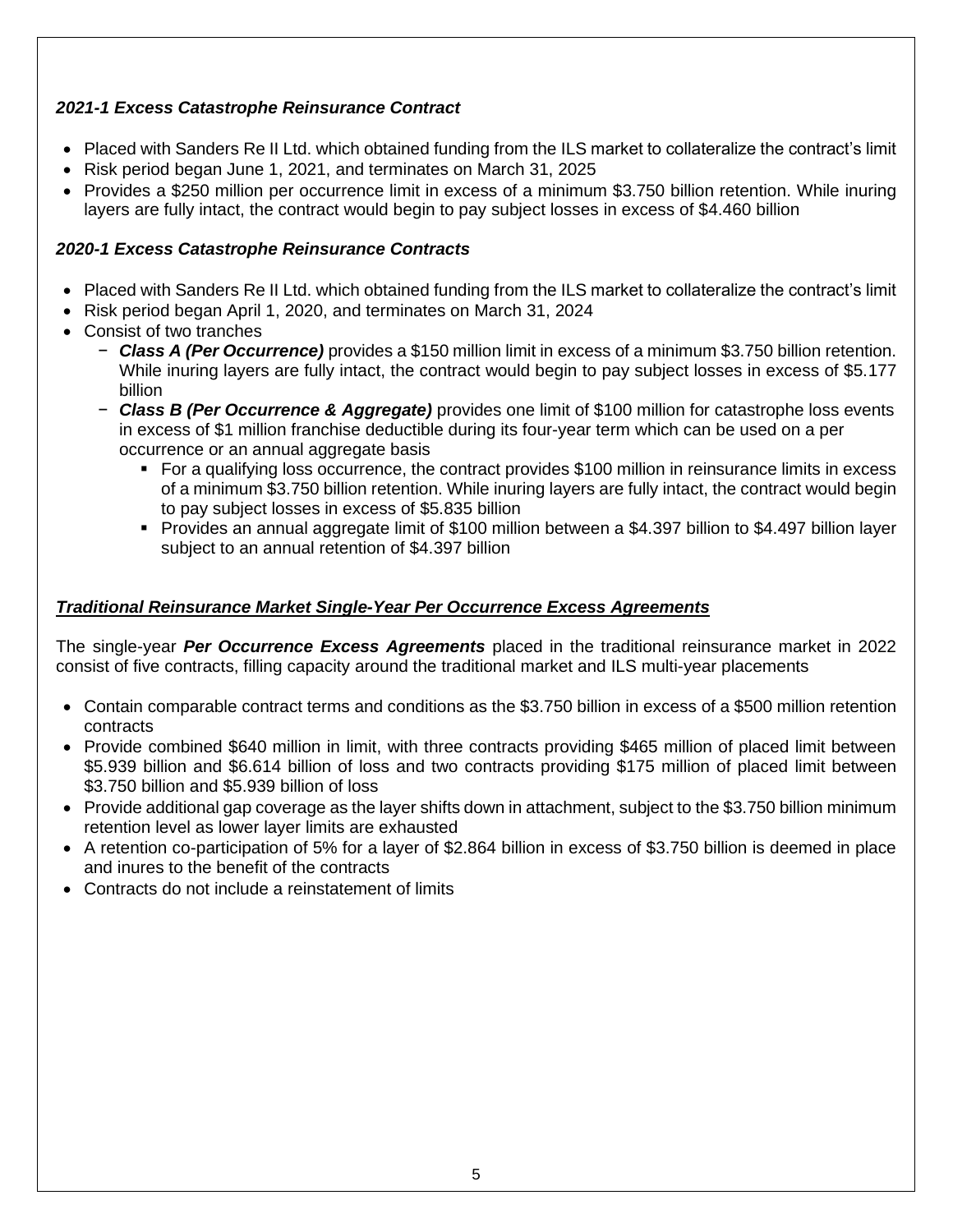#### **Florida Excess Catastrophe Reinsurance Program**

\_\_\_\_\_\_\_\_\_\_\_\_\_\_\_\_\_\_\_\_\_\_\_\_\_\_\_

The *Florida Excess Catastrophe Reinsurance Program* provides coverage for Castle Key Insurance Company ("CKIC"), Castle Key Indemnity Company ("CKI") and affiliated companies personal lines property excess catastrophe losses in Florida. For the June 1, 2022 to May 31, 2023 term, the Program includes five contracts placed in the traditional market, Castle Key's reimbursement contracts with the Florida Hurricane Catastrophe Fund (the "Mandatory FHCF - Florida Hurricane Catastrophe Fund Contracts")<sup>(2)</sup>, and two Sanders Re contracts placed in the ILS market.



**FHCF:** Inures to the full Castle Key tower including the Below layer

<sup>&</sup>lt;sup>(2)</sup> CKIC's and CKI's mandatory FHCF coverage is provided under reimbursement contracts distinct to each entity. CKIC's FHCF reimbursement contract provides a \$65.2 million limit after a \$28.1 million retention, 90% placed, and CKI's reimbursement contract provides a \$328.7 million limit after a \$141.5 million retention, 90% placed.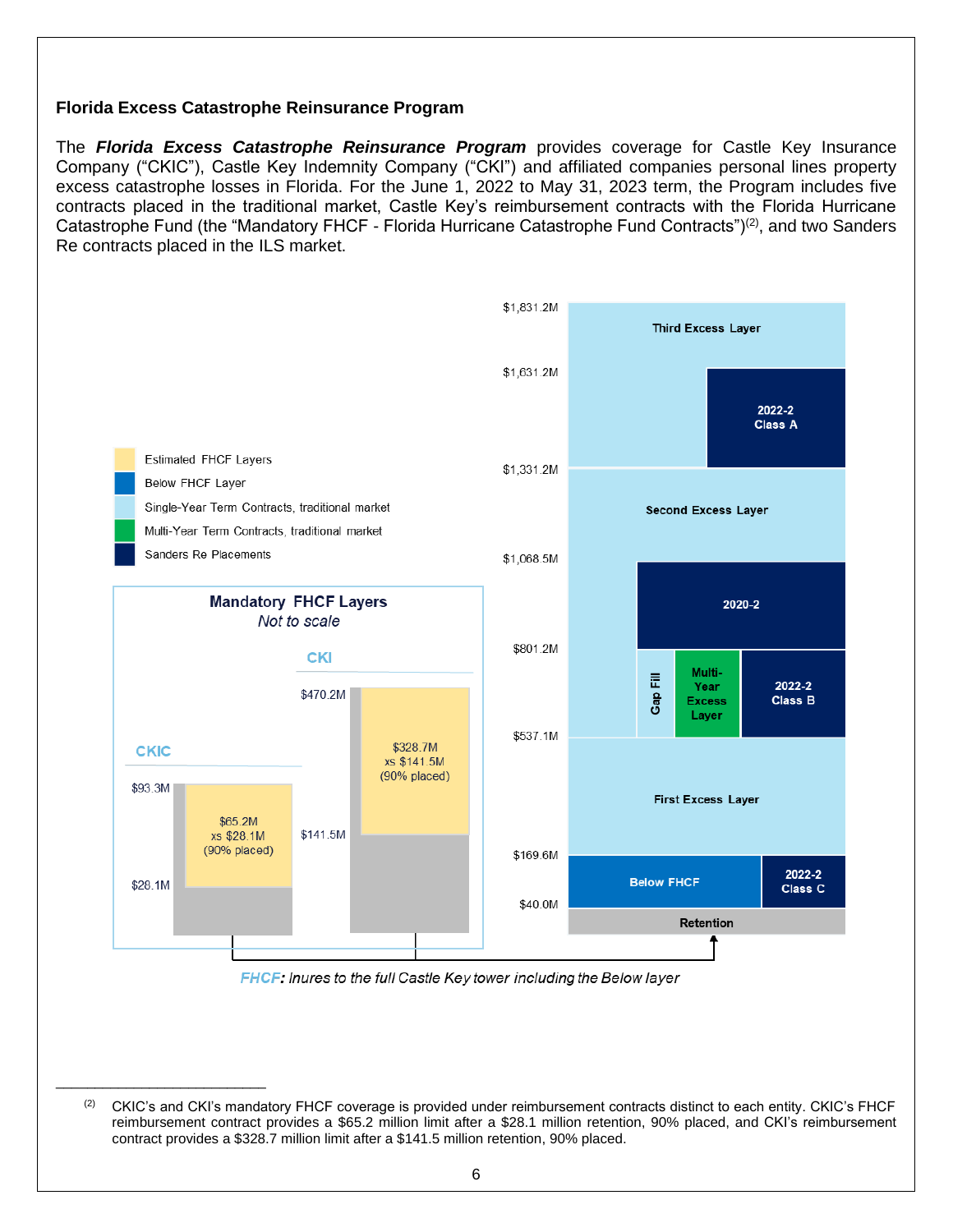# *Mandatory FHCF Contracts*

- Indemnify qualifying personal lines property losses caused by storms the National Hurricane Center declares to be hurricanes
- Provide \$393.9 million of limits in excess of a \$169.6 million provisional retention and are 90% placed (or \$354.5 million in excess of a \$152.6 million provisional retention)
- Include reimbursement of up to 10% of eligible loss adjustment expenses, which is part of and not in addition to the reinsurance limit provided, with no reinstatement of limits
- For each of the two largest hurricanes, the provisional retention is \$169.6 million and a retention equal to one-third of that amount, or approximately \$57 million, is applicable to all other hurricanes for the season beginning June 1, 2022
- Reinsurance limit and retention are subject to re-measurement based on June 30, 2022 exposure data; retention is also subject to adjustment upward or downward to an actual retention based on exposures submitted to the FHCF by all participants

# *Sanders Re Catastrophe Bonds Multi-Year Agreements*

# The *Sanders Re 2022-2 and 2020-2 Excess Catastrophe Reinsurance Contracts*

- Reinsure qualifying losses to personal lines property caused by a named storm event, a severe weather event, an earthquake event, a fire event, a volcanic eruption event, or a meteorite impact event in Florida as defined in the contract
- For the June 1, 2022 to May 31, 2023 risk period, stated reinsurance is defined to include the Below FHCF Contract, the Mandatory FHCF Contracts which are deemed to exhaust due to loss occurrences subject to the non-FHCF contracts, and the Excess Agreement; stated reinsurance is deemed to be provided on a multiple perils basis under the terms of the non-FHCF contracts and includes an erosion feature, which provides that upon the exhaustion of a portion of the stated reinsurance, coverage under the Sanders Re Contract shall be concurrently placed above and contiguous to the unexhausted portion of the stated reinsurance, if any
- Contain a variable reset option, which Castle Key may invoke for risk periods subsequent to the first risk period and which allows for the annual adjustment of the contract's attachment and exhaustion levels; the variable reset option requires a premium adjustment
- Contracts do not include a reinstatement of limits

# *2022-2 Excess Catastrophe Reinsurance Contract*

- Placed with Sanders Re III Ltd. which obtained funding from the ILS market to collateralize the contract's limit
- Three-year term contract with a risk period effective June 1, 2022, through May 31, 2025
- Consists of three tranches
	- − *Class A* provides \$150 million of placed limit in excess of a minimum \$169.6 million retention
	- − *Class B* provides \$100 million of placed limit in excess of a minimum \$169.6 million retention
	- − *Class C* provides \$37.5 million of placed limit in excess of a minimum \$169.6 million retention

## *2020-2 Excess Catastrophe Reinsurance Contract*

- Placed with Sanders Re II Ltd. which obtained funding from the ILS market to collateralize the contract's limit
- Three-year term contract with a risk period effective June 1, 2020, through May 31, 2023
- Provides \$200 million of placed limit in excess of a minimum \$169.6 million retention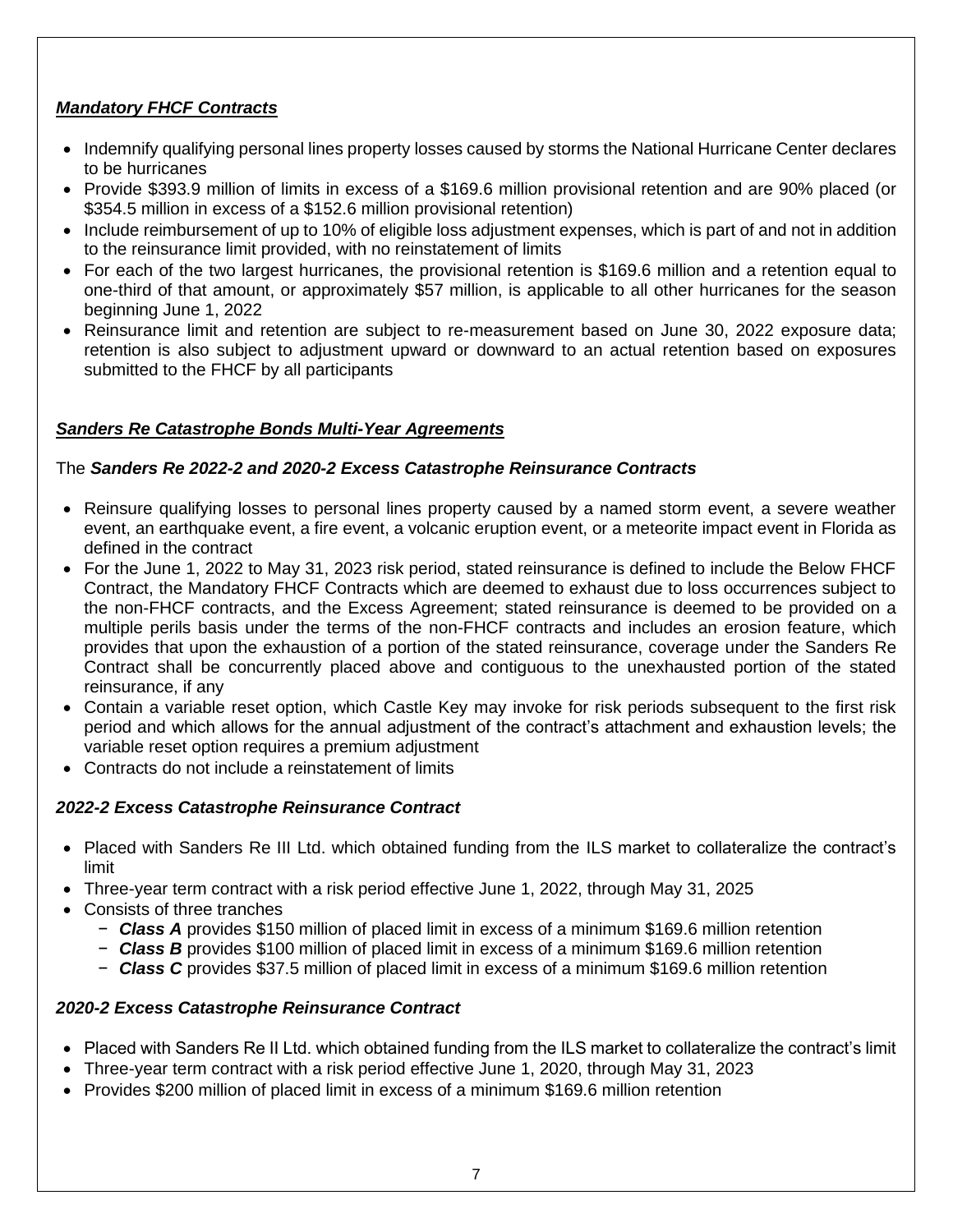# *Traditional Reinsurance Market Contracts*

- Reinsures personal lines property excess catastrophe losses caused by multiple perils in Florida
- Placed in the traditional reinsurance market providing combined \$1.30 billion in placed limit in the following layers
	- − *Below FHCF Layer* provides \$126.9 million in limits in excess of a \$40 million retention, is 71.1% placed, and has two reinstatements of limits
	- − *First, Second and Third Excess Layers* provide combined limit of \$1.14 billion in excess of a \$169.6 million retention; FHCF inures to the benefit of these layers; these layers have no reinstatement of limits
		- − First Excess Layer provides \$367.5 million of limit
		- − Second Excess Layer provides \$417.7 million of limit in excess of a \$169.6 million retention and wraps around the 2022-2 Class B and 2020-2 Excess Catastrophe Reinsurance Contracts
		- − Third Excess Layer provides \$350 million of limit in excess of a \$169.6 million retention and wraps around the 2022-2 Class A Excess Catastrophe Reinsurance Contract
	- − *Multi-year Excess Layer* provides \$264.1 million in limits in excess of a \$169.6 million retention, is 10% placed, and sits next to the 2022-2 Class B Excess Catastrophe Reinsurance Contract. The contract is in its final year, expiring May 31, 2023, with no reinstatement of limits
	- − *Gap Fill Layer* provides \$50 million in limits in excess of a \$169.6 million retention and also sits next to 2022-2 Class B Excess Catastrophe Reinsurance Contract, with no reinstatement of limits
- Reinsurance premium is subject to adjustment for exposure changes

## **Other Catastrophe Reinsurance Programs**

The following programs are designed separately from the Nationwide and Florida Excess Catastrophe Reinsurance Programs to address distinct exposures in certain states and markets.

## **National General Lender Services Standalone Program**

- Reinsures the National General lender services portfolio, which includes property, automobile and real estate owned products
- Consists of two annual term contracts expiring May 31, 2023
- Provides one limit of \$50 million in excess of a \$50 million retention and one limit of \$175 million in excess of a \$100 million retention
- Inuring contract includes the National General Florida Hurricane Catastrophe Fund Contract providing \$38.8 million of limits in excess of a \$16.7 million retention, 90% placed
- Includes one reinstatement of limits per contract year, with additional premium due

## **National General Reciprocal Excess Catastrophe Reinsurance Contract**

- Reinsures Property business, including but not limited to Fire, Allied Lines, Homeowners Multiple Peril, Inland Marine and Automobile Physical Damage
- Consists of three annual contracts expiring June 30, 2022
- Provides one limit of \$45 million in excess of a \$20 million retention, one limit of \$185 million in excess of a \$65 million retention and one limit of \$315 million in excess of a \$250 million retention
- Includes one reinstatement of limits per contract year, with additional premium due